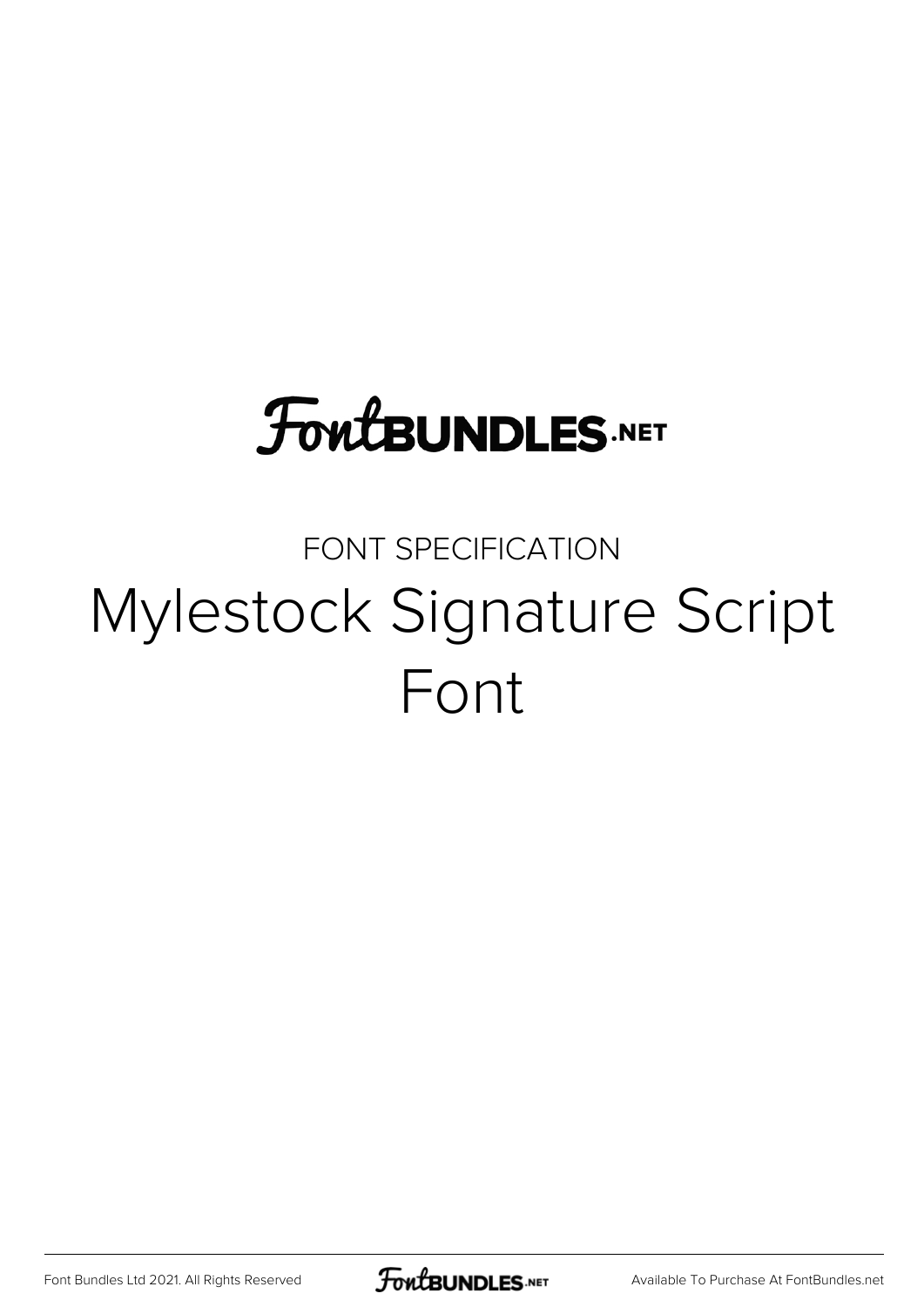## Mylestock - Regular

**Uppercase Characters** 

ABCOSSFGHIJKJNNOPQKSTUVW

 $X42$ 

Lowercase Characters

abcolefghiph (mnopqrstwvwxyz

**Numbers** 

0123456789

Punctuation and Symbols

All Other Glyphs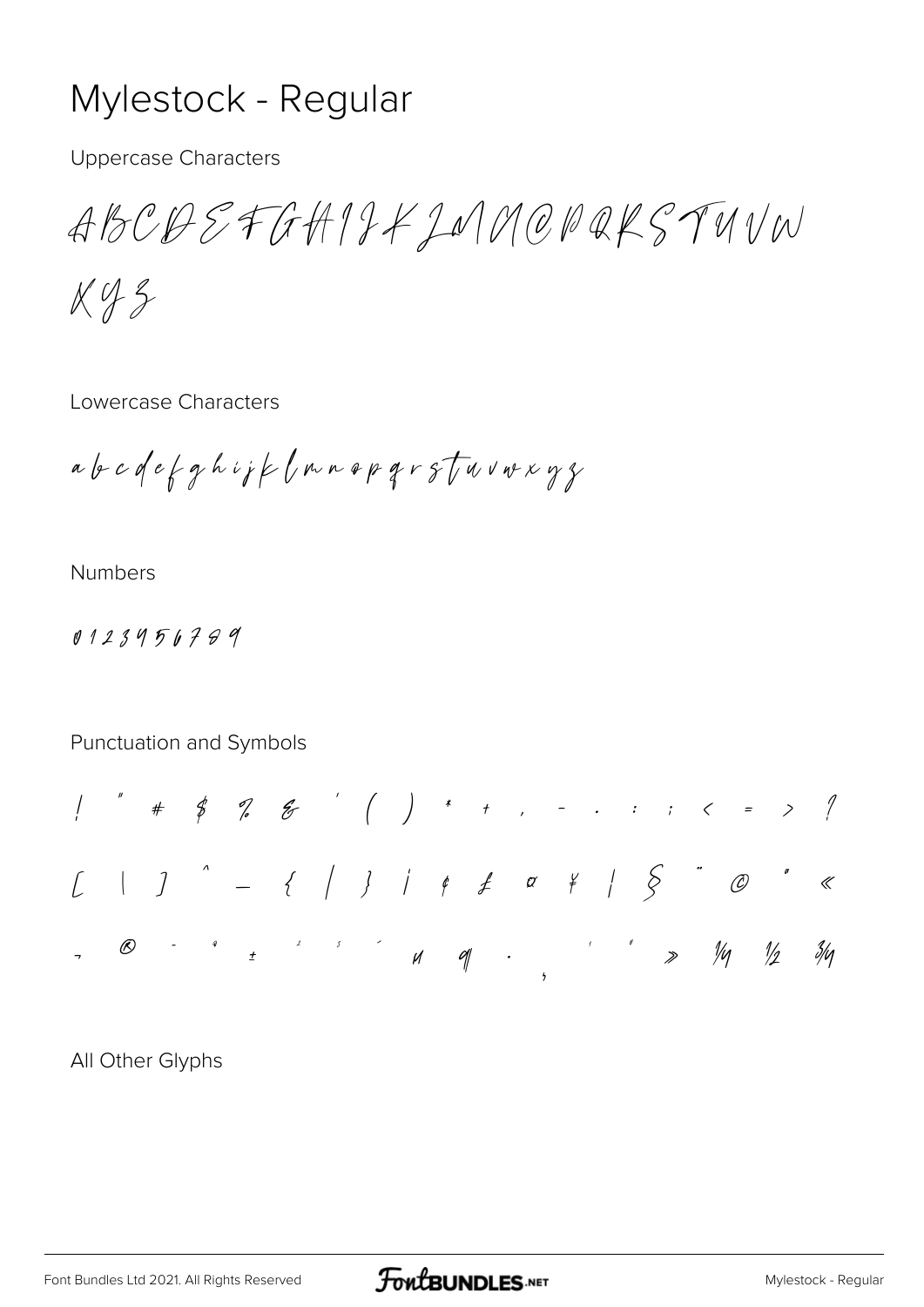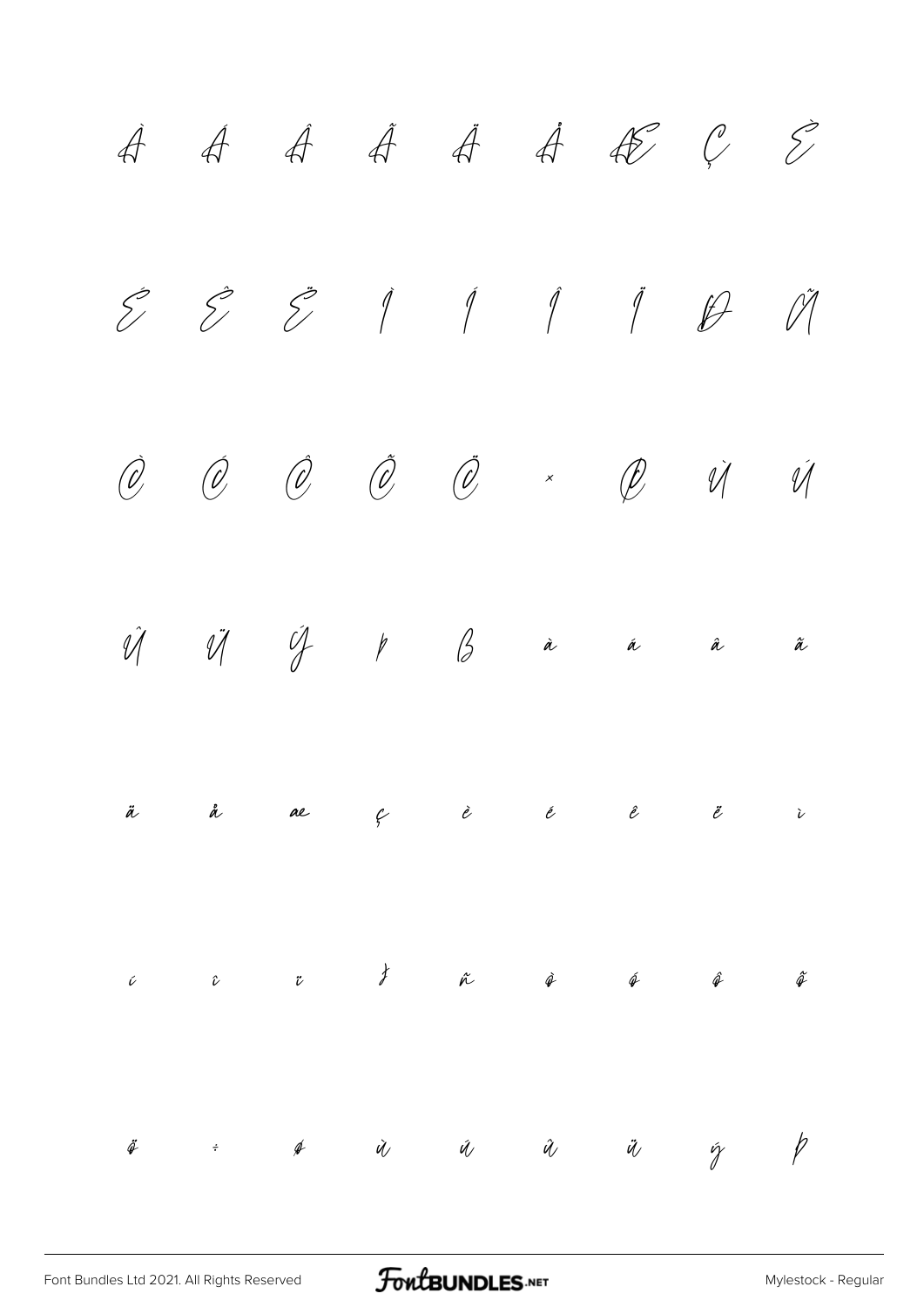$\ddot{y}$   $\dot{A}$   $\ddot{a}$   $\ddot{A}$   $\ddot{a}$   $\ddot{c}$  $\check{\mathcal{C}}$  č  $\check{\mathcal{D}}$  d  $\mathcal{D}$  d  $\mathcal{\hat{C}}$  e  $\check{\mathcal{C}}$  $\stackrel{\circ}{\epsilon}$   $\stackrel{\circ}{\epsilon}$   $\stackrel{\circ}{\epsilon}$   $\stackrel{\circ}{\epsilon}$   $\stackrel{\circ}{\epsilon}$   $\stackrel{\circ}{\epsilon}$   $\stackrel{\circ}{\epsilon}$   $\stackrel{\circ}{\epsilon}$ Į į İ ı Ĺ ĺ Ľ ľ Ł ł Ń ń Ň ň Ō ō Ő ő  $\mathbb{C}\hspace{-0.5ex}\mathscr{E}\hspace{0.2ex}$  be  $\overline{\mathscr{E}}$  if  $\overline{\mathscr{E}}$  if  $\overline{\mathscr{E}}$  if  $\overline{\mathscr{E}}$  $\zeta$   $\zeta$   $\zeta$   $\zeta$   $\zeta$   $\zeta$   $\zeta$   $\zeta$   $\zeta$   $\zeta$   $\zeta$   $\zeta$   $\zeta$   $\zeta$   $\zeta$   $\zeta$   $\zeta$   $\zeta$   $\zeta$   $\zeta$   $\zeta$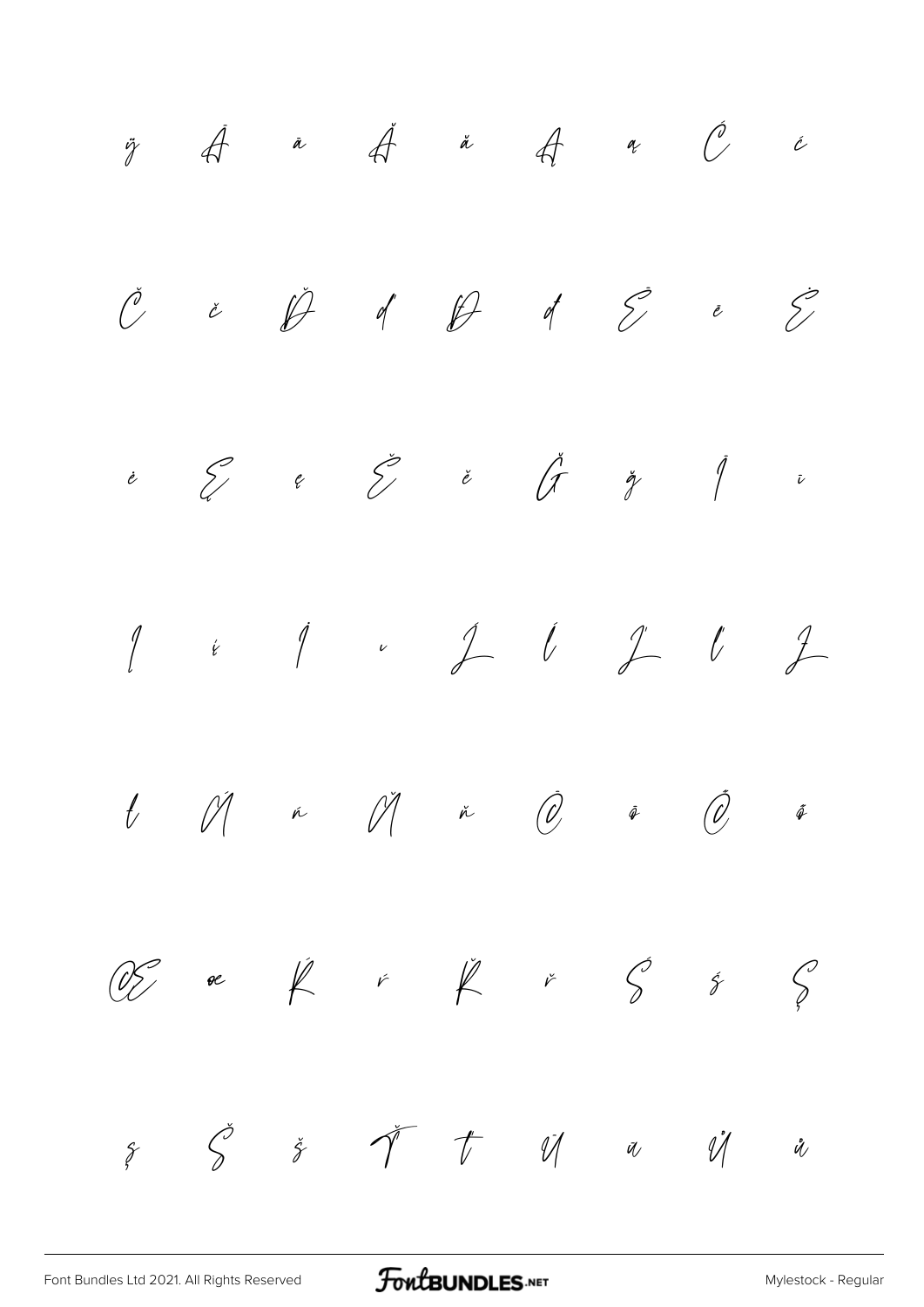$\begin{array}{ccccc} \check{\mathcal{U}} & \check{\mathcal{U}} & \check{\mathcal{U}} & \mathcal{U} & \mathcal{U} & \check{\mathcal{U}} & \check{\mathcal{Y}} & \hat{\mathcal{Y}} & \hat{\mathcal{Y}} & \hat{\mathcal{Y}} & \hat{\mathcal{Y}} \end{array}$  $\check{\zeta}$  f is the set of  $\check{\zeta}$  $\bigotimes$  $\overline{\nu}$  $\label{eq:2.1} \mathcal{L}(\mathcal{L}^{\mathcal{L}}_{\mathcal{L}}(\mathcal{L}^{\mathcal{L}}_{\mathcal{L}})) = \mathcal{L}(\mathcal{L}^{\mathcal{L}}_{\mathcal{L}}(\mathcal{L}^{\mathcal{L}}_{\mathcal{L}})) = \mathcal{L}(\mathcal{L}^{\mathcal{L}}_{\mathcal{L}}(\mathcal{L}^{\mathcal{L}}_{\mathcal{L}})) = \mathcal{L}(\mathcal{L}^{\mathcal{L}}_{\mathcal{L}}(\mathcal{L}^{\mathcal{L}}_{\mathcal{L}})) = \mathcal{L}(\mathcal{L}^{\mathcal{L}}$  $\mathbf{u}$  and  $\mathbf{u}$  $\overline{v}$  $\begin{array}{cccccccccccccc} \uparrow & & \uparrow & & & \bullet & & \cdots & & \text{\textit{7}}_{\circ} & & & & \text{\textit{1}} & & \text{\textit{2}} & & \text{\textit{2}} & & \text{\textit{3}} & & \text{\textit{4}} & & \text{\textit{5}} & & \text{\textit{6}} & & \text{\textit{7}} & & \text{\textit{8}} & & \text{\textit{8}} & & \text{\textit{9}} & & \text{\textit{1}} & & \text{\textit{1}} & & \text{\textit{1}} & & \text{\textit{1}} & & \text{\textit{1}} & & \text{\textit{1}} & & \text{\text$  $\mathbf{u}$ -  $\alpha/\gamma$  all  $\alpha\ell$  cc  $\alpha/\gamma$  en  $\widetilde{\mathcal{M}}$  $\gamma$ hi if in  $M$   $M$   $nT$  $\mathbf{\hat{y}}$  $\pmb{\rho}\pmb{\varrho}$  $\gamma_{\gamma}$ aft oz pp gg th tt ul we  $\mathcal{P}_U$